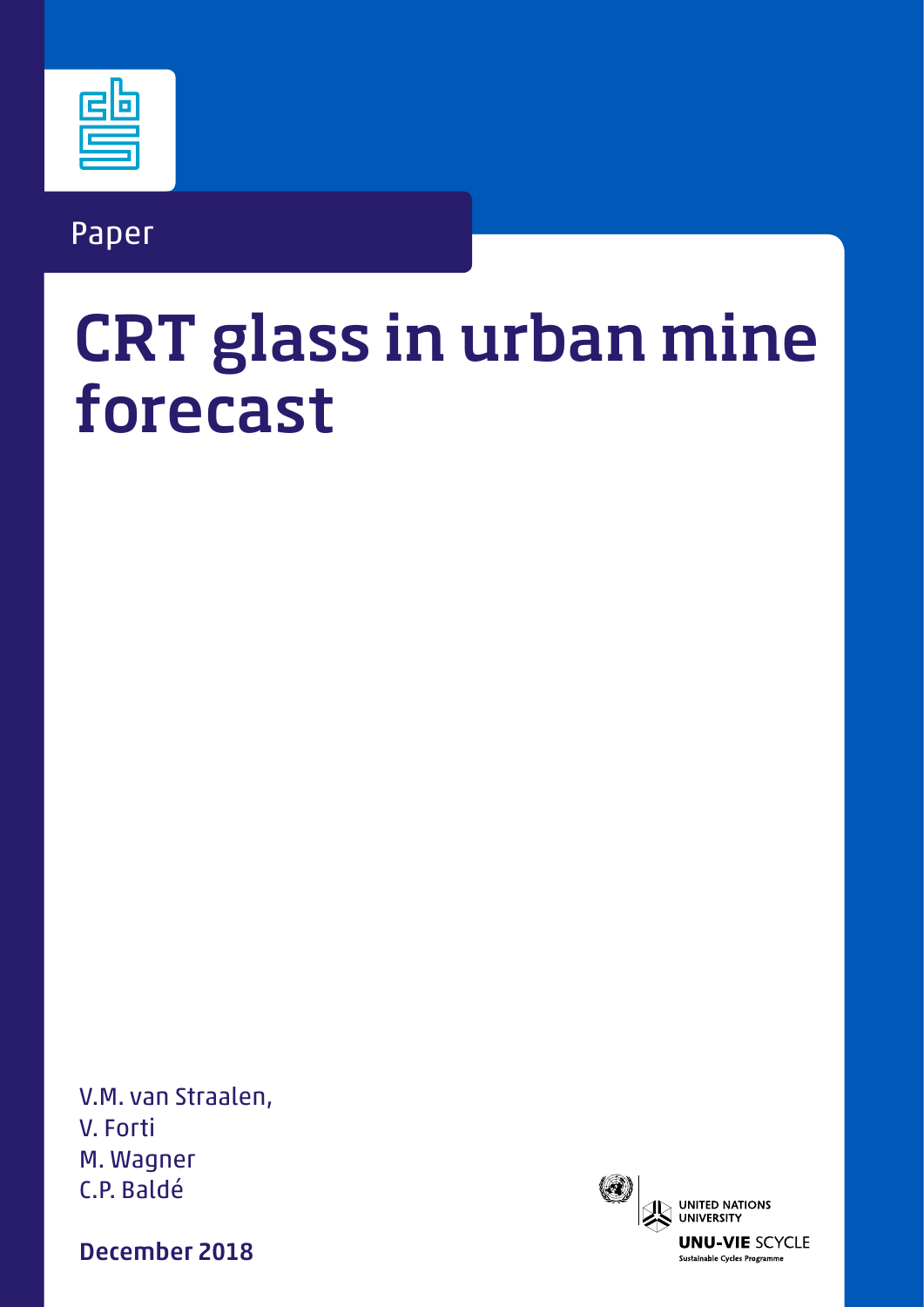### **Contents**

#### 1. [Introduction](#page-2-0) 3

#### 2. [Results](#page-2-0) 3

2.1 [CRT computer screens](#page-2-0) 3

2.2 [CRT televisions](#page-4-0) 5

#### 3. [Treatment costs](#page-5-0) 6

#### 4. [Methodology](#page-6-0) 7

#### 5. [References](#page-7-0) 8

Annex 1 [Countries per region](#page-8-0) 9

#### The following can be used to refer to this report:

Van Straalen V.M. , V. Forti, M. Wagner and C.P. Baldé (2018), CRT glass in urban mine forecast. The Hague, Statistics Netherlands.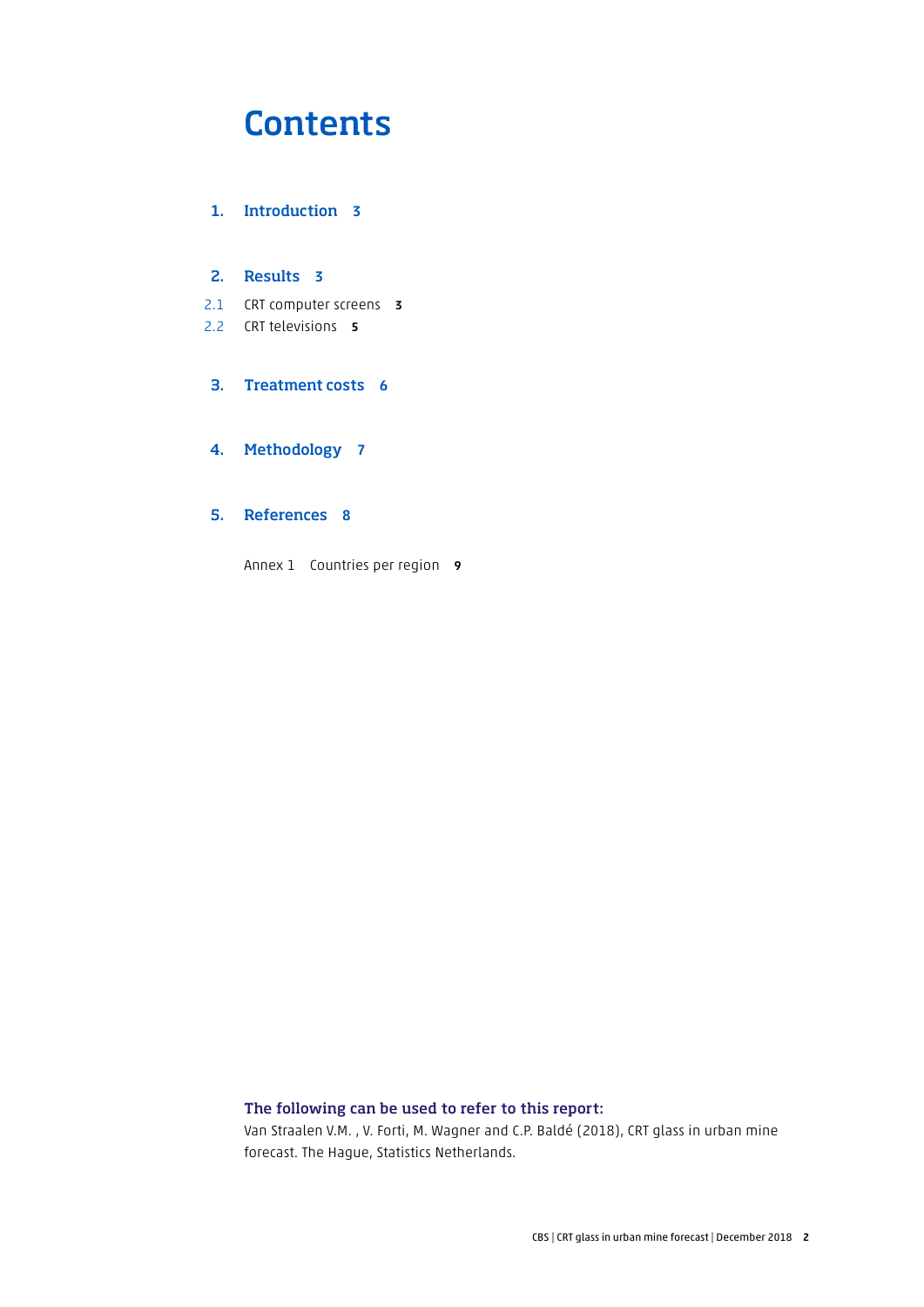# <span id="page-2-0"></span>1. Introduction

CRT monitors are not in production anymore for many years but they are still present in houses, offices and schools all over the world. These will all become waste at some point in the following years. Good recycling methods are needed to make sure parts can be used to build new products thus lowering the impact on the environment and conserving precious resources.

A big component of the CRT screens is the leaded glass. This report will show the weight of this glass that is predicted to become waste in 2018, 2023 and 2028 and it will show how much of this glass is still left in CRT screens around the world at those times. This data should help in making decisions if investing in innovative recycling procedures is a viable option.

After the presentation of the data there will be a paragraph on the treatment costs of CRT screens.

### 2. Results

For this report the CRT screens are categorized in computer screens and TV screen. The following section has two tables showing the waste and remaining stock for the computer screens. After that the same tables are shown for the television screens.

#### 2.1 CRT computer screens

Presently in 2018 the total amount of glass in CRT computer monitors is 4,844 kilotonnes (kt). Most of this is found in Northern America (23%), Eastern Asia (19%), Southern Asia and Western Europe (both 10%).

Five years from now in 2023 there will be 2,360 kt left with the most amount found in Northern America (29%), Eastern Asia (24%) and Southern Asia (13%). The stock in Europe will have diminished drastically from 466 kt to 28 kt by then. In 2028 there will be a total of 1,396 kt left in the whole world.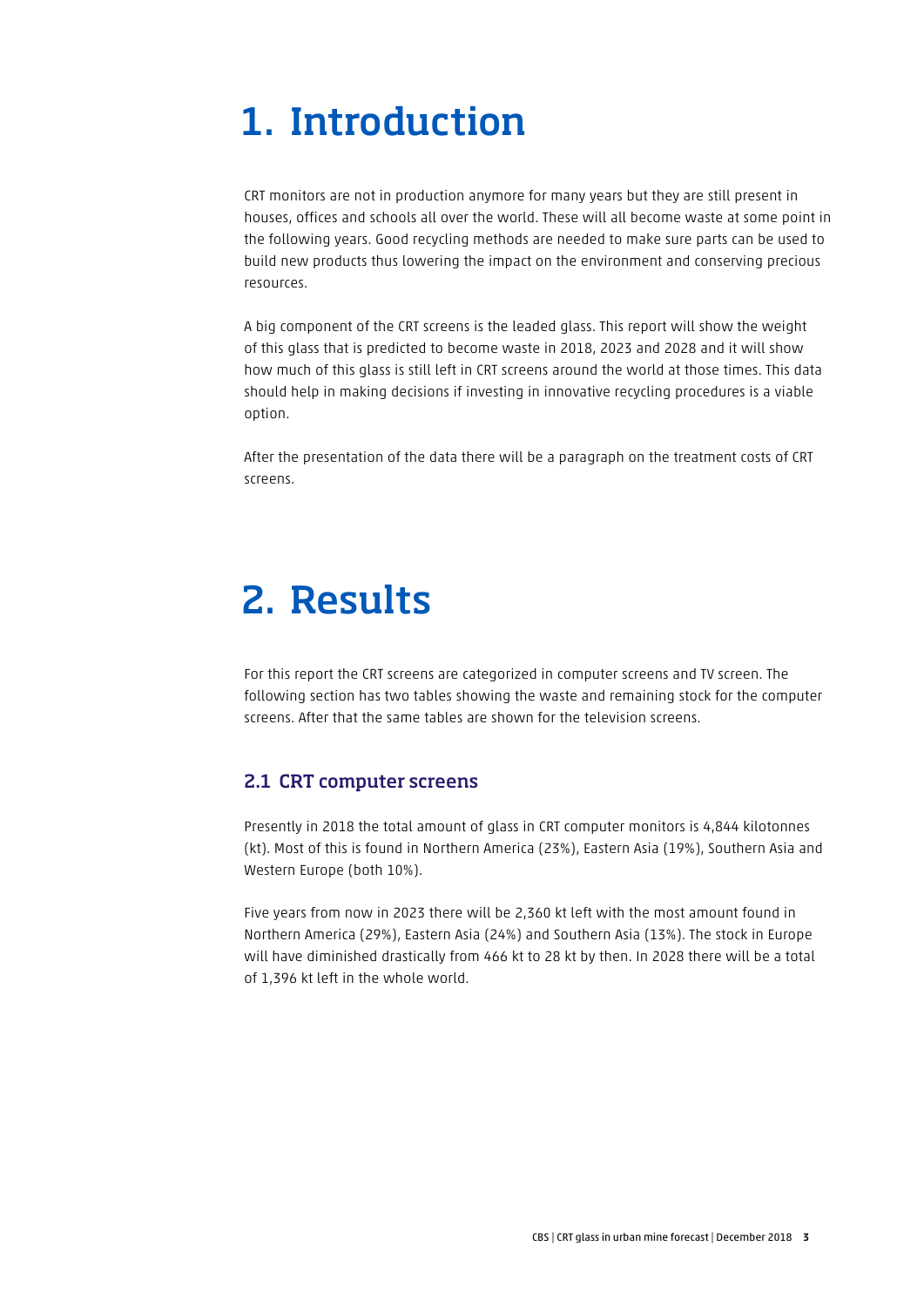| Region                    | 2018    | 2023    | 2028           |
|---------------------------|---------|---------|----------------|
| Australia and New Zealand | 7,637   | 5,218   | 3,346          |
| Caribbean                 | 964     | 682     | 449            |
| Central America           | 8,739   | 6,106   | 3,983          |
| Central Asia              | 880     | 620     | 407            |
| Eastern Africa            | 2,983   | 2,163   | 1,451          |
| Eastern Asia              | 84,738  | 58,632  | 37,969         |
| Eastern Europe            | 18,793  | 8,643   | 5,659          |
| Melanesia                 | 154     | 109     | 72             |
| Micronesia                | 5       | 4       | 3              |
| Middle Africa             | 1,393   | 998     | 663            |
| Northern Africa           | 7,764   | 5,439   | 3,555          |
| Northern America          | 110,087 | 74,741  | 47,694         |
| Northern Europe           | 37,816  | 1,735   | 1,117          |
| Polynesia                 | 8       | 6       | $\overline{4}$ |
| South America             | 19,974  | 14,026  | 9,186          |
| South-Eastern Asia        | 21,572  | 15,127  | 9,896          |
| Southern Africa           | 1,834   | 1,267   | 820            |
| Southern Asia             | 42,283  | 30,451  | 20,326         |
| Southern Europe           | 17,254  | 491     | 321            |
| Western Africa            | 7,024   | 5,080   | 3,401          |
| Western Asia              | 18,122  | 12,467  | 8,064          |
| Western Europe            | 42,840  | 2,868   | 1,879          |
| Total                     | 452,865 | 246,872 | 160,264        |

#### 2.1.1 CRT glass from CRT computer screens, WEEE-generated in (metric) tonnes

#### 2.1.2 CRT glass from CRT computer screens, Urban Mine in tonnes

| Region                    | 2018      | 2023      | 2028      |
|---------------------------|-----------|-----------|-----------|
| Australia and New Zealand | 79,559    | 48,819    | 28,582    |
| Caribbean                 | 10,627    | 6,666     | 3,982     |
| Central America           | 94,458    | 58,809    | 34,890    |
| Central Asia              | 9,647     | 6,038     | 3,599     |
| Eastern Africa            | 34,277    | 21,834    | 13,220    |
| Eastern Asia              | 901,381   | 557,713   | 329,004   |
| Eastern Europe            | 203,328   | 83,756    | 49,825    |
| Melanesia                 | 1,711     | 1,078     | 646       |
| Micronesia                | 61        | 38        | 23        |
| Middle Africa             | 15,690    | 9,921     | 5,968     |
| Northern Africa           | 84,284    | 52,563    | 31,230    |
| Northern America          | 1,134,881 | 693,406   | 404,348   |
| Northern Europe           | 404,821   | 16,337    | 9,593     |
| Polynesia                 | 92        | 58        | 34        |
| South America             | 217,735   | 136,010   | 80,935    |
| South-Eastern Asia        | 234,577   | 146,390   | 87,032    |
| Southern Africa           | 19,461    | 12,030    | 7,091     |
| Southern Asia             | 480,512   | 304,868   | 183,958   |
| Southern Europe           | 178,237   | 4,733     | 2,809     |
| Western Africa            | 80,364    | 51,108    | 30,901    |
| Western Asia              | 192,328   | 118,377   | 69,779    |
| Western Europe            | 466,391   | 27,828    | 16,564    |
| Total                     | 4,844,421 | 2,358,380 | 1,394,015 |
|                           |           |           |           |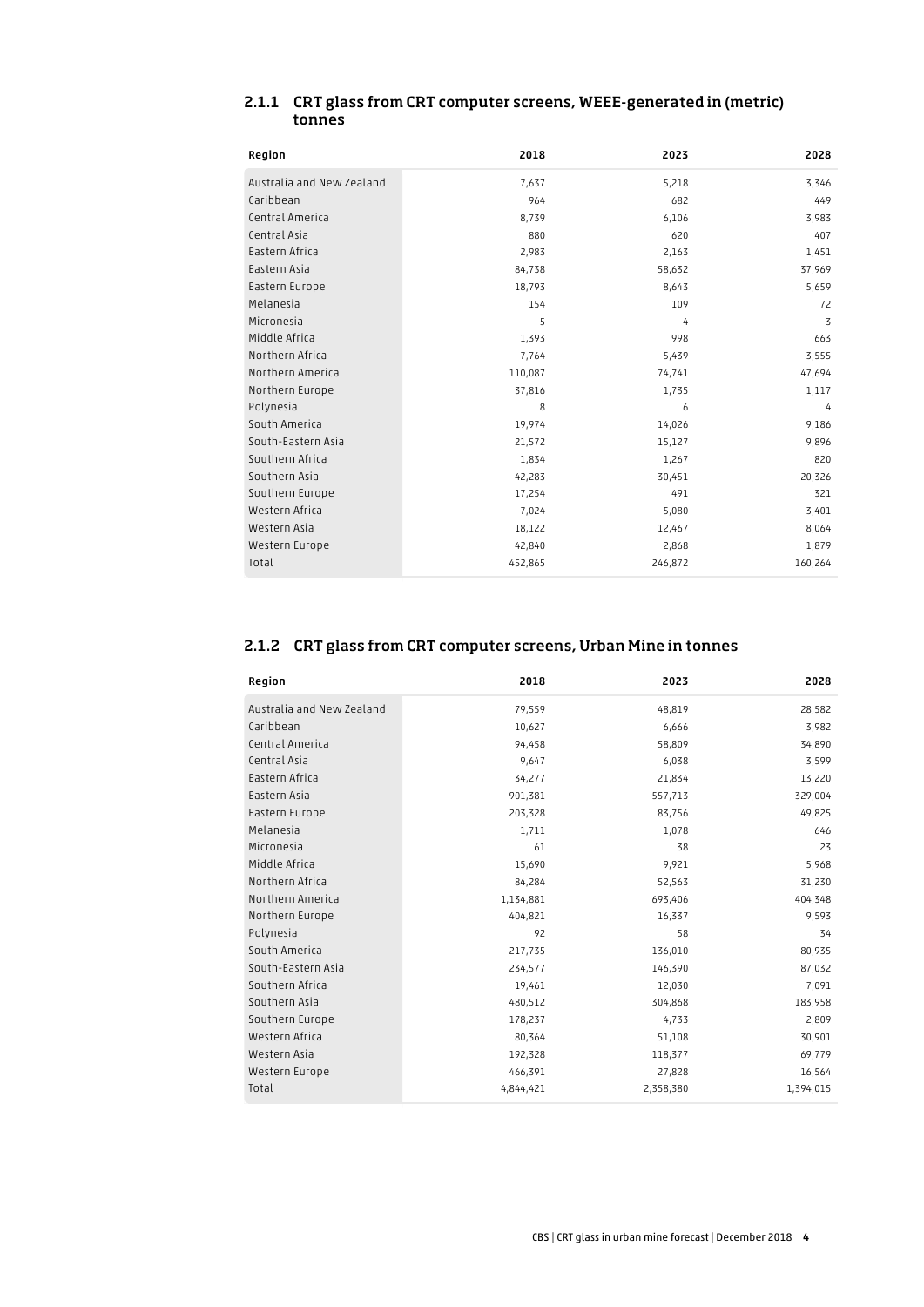#### <span id="page-4-0"></span>2.2 CRT televisions

| Region                    | 2018      | 2023    | 2028           |
|---------------------------|-----------|---------|----------------|
| Australia and New Zealand | 11,614    | 3,149   | 415            |
| Caribbean                 | 3,440     | 1,034   | 149            |
| Central America           | 54,908    | 18,101  | 2,825          |
| Central Asia              | 3,993     | 1,156   | 164            |
| Eastern Africa            | 7,173     | 2,393   | 389            |
| Eastern Asia              | 314,823   | 98,083  | 14,679         |
| Eastern Europe            | 107,315   | 15,742  | 2,001          |
| Melanesia                 | 596       | 190     | 30             |
| Micronesia                | 20        | 6       | $\mathbf{1}$   |
| Middle Africa             | 3,250     | 1,331   | 281            |
| Northern Africa           | 29,778    | 8,697   | 1,214          |
| Northern America          | 173,098   | 46,533  | 6,060          |
| Northern Europe           | 63,594    | 1,277   | 191            |
| Polynesia                 | 45        | 14      | $\overline{c}$ |
| South America             | 61,477    | 17,269  | 2,325          |
| South-Eastern Asia        | 86,296    | 24,635  | 3,357          |
| Southern Africa           | 5,418     | 1,410   | 174            |
| Southern Asia             | 114,117   | 36,787  | 5,772          |
| Southern Europe           | 84,973    | 1,503   | 233            |
| Western Africa            | 13,827    | 4,266   | 631            |
| Western Asia              | 50,208    | 14,549  | 2,027          |
| Western Europe            | 91,031    | 1,320   | 196            |
| Total                     | 1,280,995 | 299,445 | 43,117         |

#### 2.2.1 CRT glass from CRT televisions, WEEE-generated in tonnes

#### 2.2.2 CRT glass from CRT televisions, Urban Mine in tonnes

| Region                    | 2018      | 2023    | 2028   |
|---------------------------|-----------|---------|--------|
| Australia and New Zealand | 36,535    | 6,390   | 528    |
| Caribbean                 | 11,618    | 2,210   | 202    |
| Central America           | 197,980   | 40,500  | 4,011  |
| Central Asia              | 13,143    | 2,446   | 220    |
| Eastern Africa            | 26,134    | 5,478   | 577    |
| Eastern Asia              | 1,091,455 | 214,234 | 20,656 |
| Eastern Europe            | 363,102   | 31,396  | 2,438  |
| Melanesia                 | 2,103     | 424     | 42     |
| Micronesia                | 71        | 15      | 1      |
| Middle Africa             | 13,911    | 3,558   | 489    |
| Northern Africa           | 98,580    | 18,261  | 1,617  |
| Northern America          | 541,568   | 93,904  | 7,711  |
| Northern Europe           | 197,321   | 2,789   | 267    |
| Polynesia                 | 155       | 30      | 3      |
| South America             | 197,967   | 35,499  | 2,973  |
| South-Eastern Asia        | 281,235   | 51,056  | 4,416  |
| Southern Africa           | 16,572    | 2,763   | 208    |
| Southern Asia             | 405,325   | 82,464  | 8,322  |
| Southern Europe           | 280,515   | 3,345   | 329    |
| Western Africa            | 47,599    | 9,256   | 880    |
| Western Asia              | 166,351   | 30,525  | 2,697  |
| Western Europe            | 274,694   | 2,868   | 271    |
| Total                     | 4,263,935 | 639,410 | 58,861 |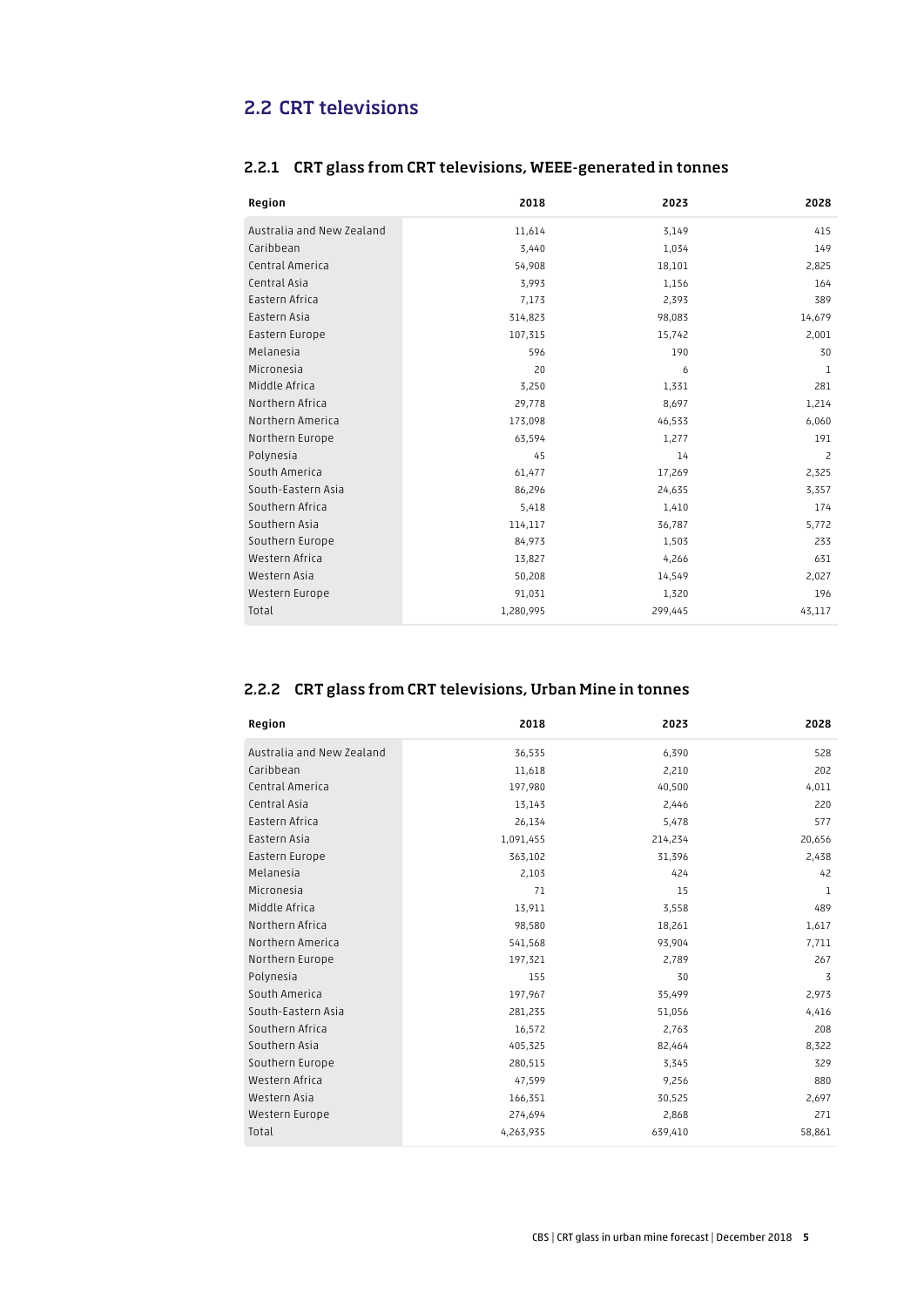<span id="page-5-0"></span>In 2018 the amount of CRT glass in televisions is 4,264 kt. Eastern Asia has 26% of this, Northern America 13% and Southern Asia 10%. By 2023 the stock will have decreased by almost 85% to only 639 kt worldwide. Most of which is found in Eastern Asia (34%), Northern America (15%) and Southern Asia (13%). By 2028 there is only 59 kt left, again mostly found in the same regions as in the previous years.

### 3. Treatment costs

Recycling of CRT glass is considered to provide a negative revenue value. This is mainly because the materials contained in these type of products are no longer in high demand or used in many recycled products. Furthermore, it requires manual dismantling and possess risks associated with its recycling. It is estimated that the regaining of lead and glass separation constitute the most cost when recycling this product ('Implementation of the WEEE-directive – economic effects and improvement potentials for reuse and recycling in Germany,' n.d.). However, to avoid environmental and health issue countries and processing centers continue to recycle this type of products.

Treatment costs normally depend on the country and technology applied, on average as stated in the CWIT project and in the EERA study, the treatment cost of CRT ranges between 90–95 euros per tonne ('WEEE recycling economics – EERA,' n.d.), ('CWIT Project – Countering WEEE Illegal Trade,' n.d.). The estimated cost in both cases contemplates Hazardous and Non-Hazardous waste disposal, Line maintenance, Labour processing and depollution, as well as waste characterization.

As seen in the Öko Institute research on 'Recycling options for waste CRT glass, 2014' the treatment costs of the screen and funnel glass oscillate around 50–75 euros per tonne ('Global Circular Economy of Strategic Metals – the Best-of-two-Worlds Approach,' n.d.). When performing estimates on treatment costs both, the CWIT project and the Öko Institute research, take into consideration in their estimates the revenue from the treatment of products (e.g. profit gained from selling processed screen glass).

 In the 2014 Öko Institute research, it was estimated that sending alone the funnel glass to a lead smelter facility will have a cost of approximately €50 tonne. Given the aforementioned, it is seen that the profit of reselling processed screen glass from CRTs is not sufficient enough to absorb the treatment costs which would explain why in some countries landfilling of this type of equipment is commonly practiced.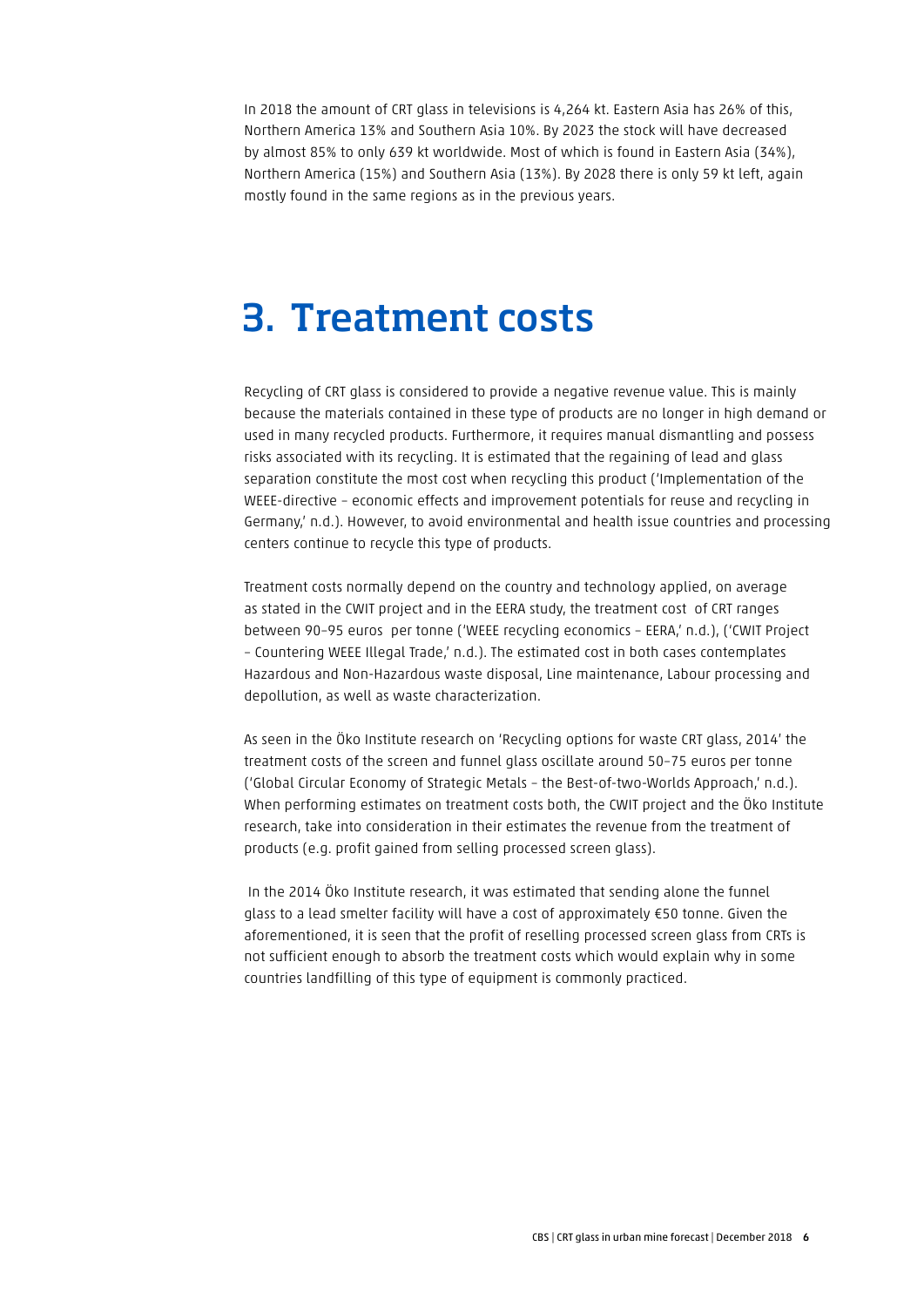# <span id="page-6-0"></span>4. Methodology

E-waste calculations for the European union countries has been done based on Prodcom and CN trade data. E-waste calculations for the non-EU countries are coming from the Comtrade International Trade data, based on Harmonized Commodity Description and Coding System (HS).

The calculations are done in a tool developed by Statistics Netherlands (CBS) for Europe and further developed in collaboration with United Nations University (UNU) for the rest of the world. In the case of Europe, it uses European production and trade statistics with the 'apparent consumption method' to estimate sales in weight of products. For the rest of the world, the domestic production is not taken into account because of lack of data. Missing values and unreliable values are corrected based on values of other years or based on values from similar countries. The calculations also use data on life times of electronic and electric equipment, and allows to estimate sales, WEEE and Stock and to forecast the e-waste generated. Other data sources are sometimes used to validate and correct trade data from countries that seem to be incomplete. Available data on possession rates were used to adjust the POM levels. For CRT televisions, data were taken from UNICEF, while for the CRT computer screens the possession rates from ITU data [ITU, 2018] were used to improve the trade data.

The methodology in the tool scripts follow the so-called 'common methodology' to determine Placed on the Market and WEEE Generated as defined in article 7 of the EU-WEEE Directive (Council Directive EC (2012)) and in the world wide guidelines on e-waste statistics developed by the Partnership on Measuring ICT for Development (Baldé, 2015).

This report focuses on the glass in CRT computer and TV screens. Therefore only the glass component of the screens have been taken into account to.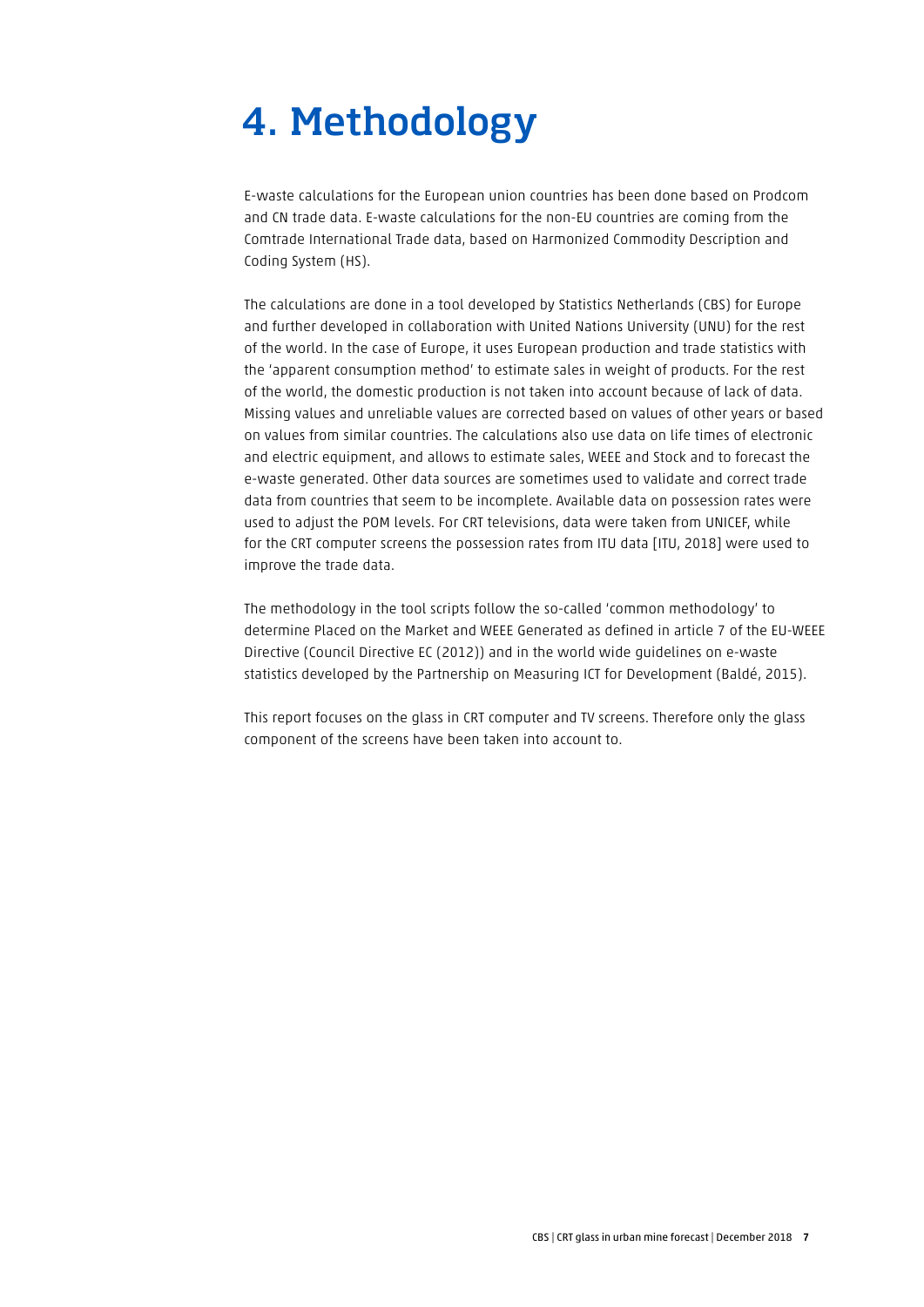### <span id="page-7-0"></span>5. References

CWIT Project - Countering WEEE Illegal Trade. (n.d.). Retrieved February 23, 2018, from <http://www.cwitproject.eu>

Dat, L. Q., Truc Linh, D. T., Chou, S.-Y., & Yu, V. F. (2012). Optimizing reverse logistic costs for recycling end-of-life electrical and electronic products. Expert Systems with Applications, 39(7), 6380–6387. <https://doi.org/10.1016/j.eswa.2011.12.031>

Global Circular Economy of Strategic Metals – the Best-of-two-Worlds Approach. (n.d.). Retrieved from <https://www.oeko.de/oekodoc/2061/2014-635-en.pdf>

Implementation of the WEEE-directive— economic effects and improvement potentials for reuse and recycling in Germany. (n.d.). Retrieved from <https://link.springer.com/content/pdf/10.1007%2Fs00170-009-2243-0.pdf>

Queiruga, D., Walther, G., González-Benito, J., & Spengler, T. (2008). Evaluation of sites for the location of WEEE recycling plants in Spain. Waste Management, 28(1), 181–190. <https://doi.org/10.1016/j.wasman.2006.11.001>

WEEE recycling economics - EERA. (n.d.). Retrieved November 13, 2018, from <https://www.eera-recyclers.com/news/weee-recycling-economics>

ITU, 2018. ITU STATISTICS website. Retrieved from <https://www.itu.int/en/ITU-D/Statistics/Pages/default.aspx>

Council Directive EC (2012), Council Directive (EC) 2012/19/EU of 4 July 2012 on waste electrical and electronic equipment (WEEE) (recast)

EC, 2018. European Commision, DG Environment website. Retrieved from [http://ec.europa.eu/environment/waste/weee/index\\_en.htm](http://ec.europa.eu/environment/waste/weee/index_en.htm)

Baldé, C.P., R. Kuehr, K. Blumenthal, S. F. Gill, J.Huisman, M. Kern, P. Micheli and E. Magpantay (2015), E-waste statistics: Guidelines on classifications, reporting and indicators. Bonn, Germany, United Nations University, UNU IAS – SCYCLE.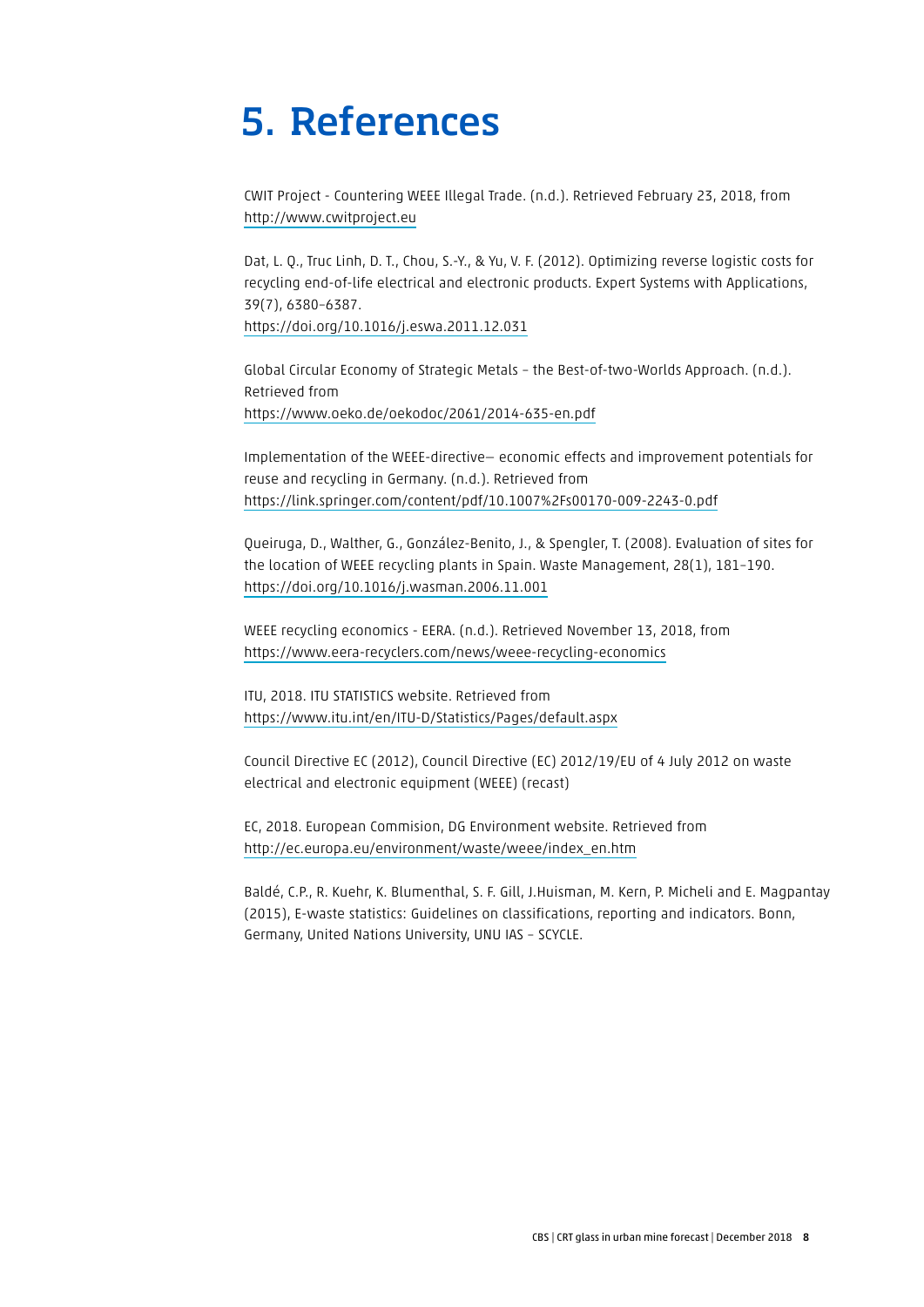## <span id="page-8-0"></span>Annex 1 Countries per region

The following table shows the countries that are used to calculate the aggregated values of the regions.

#### Countries per region

| ISO        | Country                          | Continent | Region                    |
|------------|----------------------------------|-----------|---------------------------|
| AFG        | Afghanistan                      | Asia      | Southern Asia             |
| AGO        | Angola                           | Africa    | Middle Africa             |
| ALB        | Albania                          | Europe    | Southern Europe           |
| ARE        | United Arab Emirates             | Asia      | Western Asia              |
| ARG        | Argentina                        | Americas  | South America             |
| ARM        | Armenia                          | Asia      | Western Asia              |
| ATG        | Antiqua and Barbuda              | Americas  | Caribbean                 |
| AUS        | Australia                        | Oceania   | Australia and New Zealand |
| AUT        | Austria                          | Europe    | Western Europe            |
| AZE        | Azerbaijan                       | Asia      | Western Asia              |
| <b>BDI</b> | Burundi                          | Africa    | Eastern Africa            |
| BEL        | Belgium                          | Europe    | Western Europe            |
| <b>BEN</b> | Benin                            | Africa    | Western Africa            |
| BFA        | Burkina Faso                     | Africa    | Western Africa            |
| BGD        | Bangladesh                       | Asia      | Southern Asia             |
| <b>BGR</b> | Bulgaria                         | Europe    | Eastern Europe            |
| BHR        | Bahrain                          | Asia      | Western Asia              |
| <b>BHS</b> | Bahamas                          | Americas  | Caribbean                 |
| BIH        | Bosnia and Herzegovina           | Europe    | Southern Europe           |
| <b>BLR</b> | Belarus                          | Europe    | Eastern Europe            |
| BLZ        | Belize                           | Americas  | Central America           |
| <b>BOL</b> | Bolivia (Plurinational State of) | Americas  | South America             |
| <b>BRA</b> | Brazil                           | Americas  | South America             |
| <b>BRB</b> | Barbados                         | Americas  | Caribbean                 |
| <b>BRN</b> | Brunei Darussalam                | Asia      | South-Eastern Asia        |
| <b>BTN</b> | Bhutan                           | Asia      | Southern Asia             |
| BWA        | Botswana                         | Africa    | Southern Africa           |
| CAF        | Central African Republic         | Africa    | Middle Africa             |
| CAN        | Canada                           | Americas  | Northern America          |
| <b>CHE</b> | Switzerland                      | Europe    | Western Europe            |
| <b>CHL</b> | Chile                            | Americas  | South America             |
| <b>CHN</b> | China                            | Asia      | Eastern Asia              |
| <b>CIV</b> | Côte d'Ivoire                    | Africa    | Western Africa            |
| <b>CMR</b> | Cameroon                         | Africa    | Middle Africa             |
| COG        | Congo                            | Africa    | Middle Africa             |
| COL        | Colombia                         | Americas  | South America             |
| COM        | Comoros                          | Africa    | Eastern Africa            |
| CPV        | Cape Verde                       | Africa    | Western Africa            |
| <b>CRI</b> | Costa Rica                       | Americas  | Central America           |
| <b>CYP</b> | Cyprus                           | Asia      | Western Asia              |
| CZE        | Czech Republic                   | Europe    | Eastern Europe            |
| DEU        | Germany                          | Europe    | Western Europe            |
| DJI        | Djibouti                         | Africa    | Eastern Africa            |
| <b>DMA</b> | Dominica                         | Americas  | Caribbean                 |
| <b>DNK</b> | Denmark                          | Europe    | Northern Europe           |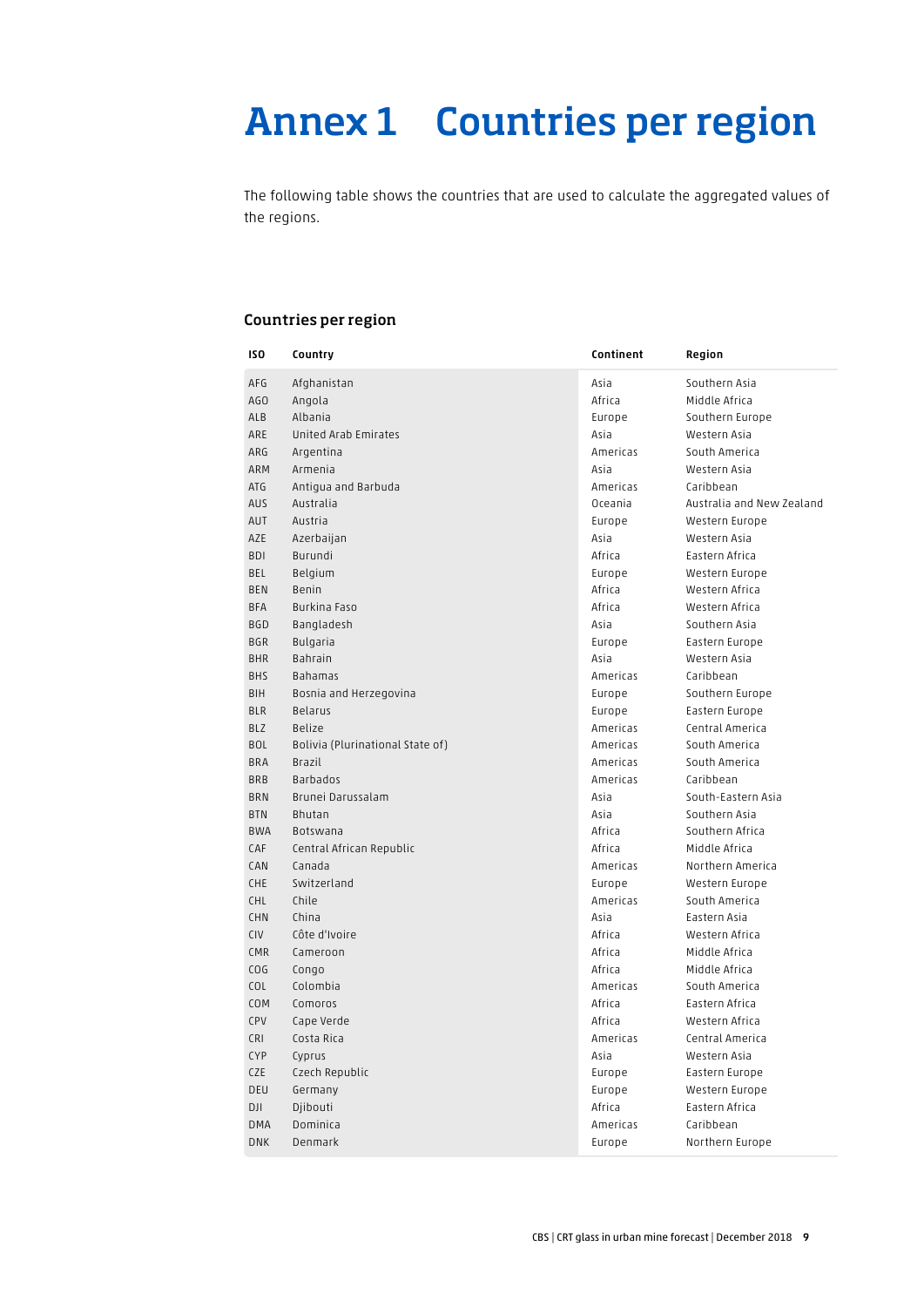#### Countries per region (continued)

| ISO                      | Country                                                    | Continent        | Region                          |
|--------------------------|------------------------------------------------------------|------------------|---------------------------------|
| <b>DOM</b>               | Dominican Republic                                         | Americas         | Caribbean                       |
| <b>DZA</b>               | Algeria                                                    | Africa           | Northern Africa                 |
| ECU                      | Ecuador                                                    | Americas         | South America                   |
| EGY                      | Egypt                                                      | Africa           | Northern Africa                 |
| ERI                      | Eritrea                                                    | Africa           | Eastern Africa                  |
| ESP                      | Spain                                                      | Europe           | Southern Europe                 |
| <b>EST</b>               | Estonia                                                    | Europe           | Northern Europe                 |
| ETH                      | Ethiopia                                                   | Africa           | Eastern Africa                  |
| <b>FIN</b>               | Finland                                                    | Europe           | Northern Europe                 |
| FJI                      | Fiji                                                       | Oceania          | Melanesia                       |
| <b>FRA</b>               | France                                                     | Europe           | Western Europe                  |
| <b>FSM</b>               | Micronesia (Federated States of)                           | Oceania          | Micronesia                      |
| GAB                      | Gabon                                                      | Africa           | Middle Africa                   |
| GBR                      | United Kingdom of Great Britain and Northern Ireland       | Europe           | Northern Europe                 |
| GEO                      | Georgia                                                    | Asia             | Western Asia                    |
| GHA                      | Ghana                                                      | Africa           | Western Africa                  |
| GIN                      | Guinea                                                     | Africa           | Western Africa                  |
| GMB                      | Gambia                                                     | Africa           | Western Africa                  |
| GNB                      | Guinea-Bissau                                              | Africa           | Western Africa                  |
| GRC                      | Greece                                                     | Europe           | Southern Europe                 |
| GRD                      | Grenada                                                    | Americas         | Caribbean<br>Central America    |
| <b>GTM</b>               | Guatemala                                                  | Americas         |                                 |
| GUY                      | Guvana                                                     | Americas<br>Asia | South America                   |
| <b>HKG</b><br><b>HND</b> | China, Hong Kong Special Administrative Region<br>Honduras | Americas         | Eastern Asia<br>Central America |
| <b>HRV</b>               | Croatia                                                    | Europe           | Southern Europe                 |
| HUN                      | Hungary                                                    | Europe           | Eastern Europe                  |
| <b>IDN</b>               | Indonesia                                                  | Asia             | South-Eastern Asia              |
| <b>IND</b>               | India                                                      | Asia             | Southern Asia                   |
| IRL                      | Ireland                                                    | Europe           | Northern Europe                 |
| <b>IRN</b>               | Iran (Islamic Republic of)                                 | Asia             | Southern Asia                   |
| <b>IRQ</b>               | Iraq                                                       | Asia             | Western Asia                    |
| <b>ISL</b>               | Iceland                                                    | Europe           | Northern Europe                 |
| <b>ISR</b>               | Israel                                                     | Asia             | Western Asia                    |
| ITA                      | Italy                                                      | Europe           | Southern Europe                 |
| <b>JAM</b>               | Jamaica                                                    | Americas         | Caribbean                       |
| JOR                      | Jordan                                                     | Asia             | Western Asia                    |
| <b>JPN</b>               | Japan                                                      | Asia             | Eastern Asia                    |
| KAZ                      | Kazakhstan                                                 | Asia             | Central Asia                    |
| KEN                      | Kenya                                                      | Africa           | Eastern Africa                  |
| KGZ                      | Kyrgyzstan                                                 | Asia             | Central Asia                    |
| <b>KHM</b>               | Cambodia                                                   | Asia             | South-Eastern Asia              |
| KIR                      | Kiribati                                                   | Oceania          | Micronesia                      |
| KNA                      | Saint Kitts and Nevis                                      | Americas         | Caribbean                       |
| KOR                      | Republic of Korea                                          | Asia             | Eastern Asia                    |
| <b>KWT</b>               | Kuwait                                                     | Asia             | Western Asia                    |
| LAO                      | Lao People's Democratic Republic                           | Asia             | South-Eastern Asia              |
| LBN                      | Lebanon                                                    | Asia             | Western Asia                    |
| LBY                      | Libya                                                      | Africa           | Northern Africa                 |
| LCA                      | Saint Lucia                                                | Americas         | Caribbean                       |
| LKA                      | Sri Lanka                                                  | Asia             | Southern Asia                   |
| LSO                      | Lesotho                                                    | Africa           | Southern Africa                 |
| <b>LTU</b>               | Lithuania                                                  | Europe           | Northern Europe                 |
| LUX                      | Luxembourg                                                 | Europe           | Western Europe                  |
| LVA                      | Latvia                                                     | Europe           | Northern Europe                 |
| MAC                      | China, Macao Special Administrative Region                 | Asia             | Eastern Asia                    |
| MAR                      | Morocco                                                    | Africa           | Northern Africa                 |
| MDA                      | Republic of Moldova                                        | Europe           | Eastern Europe                  |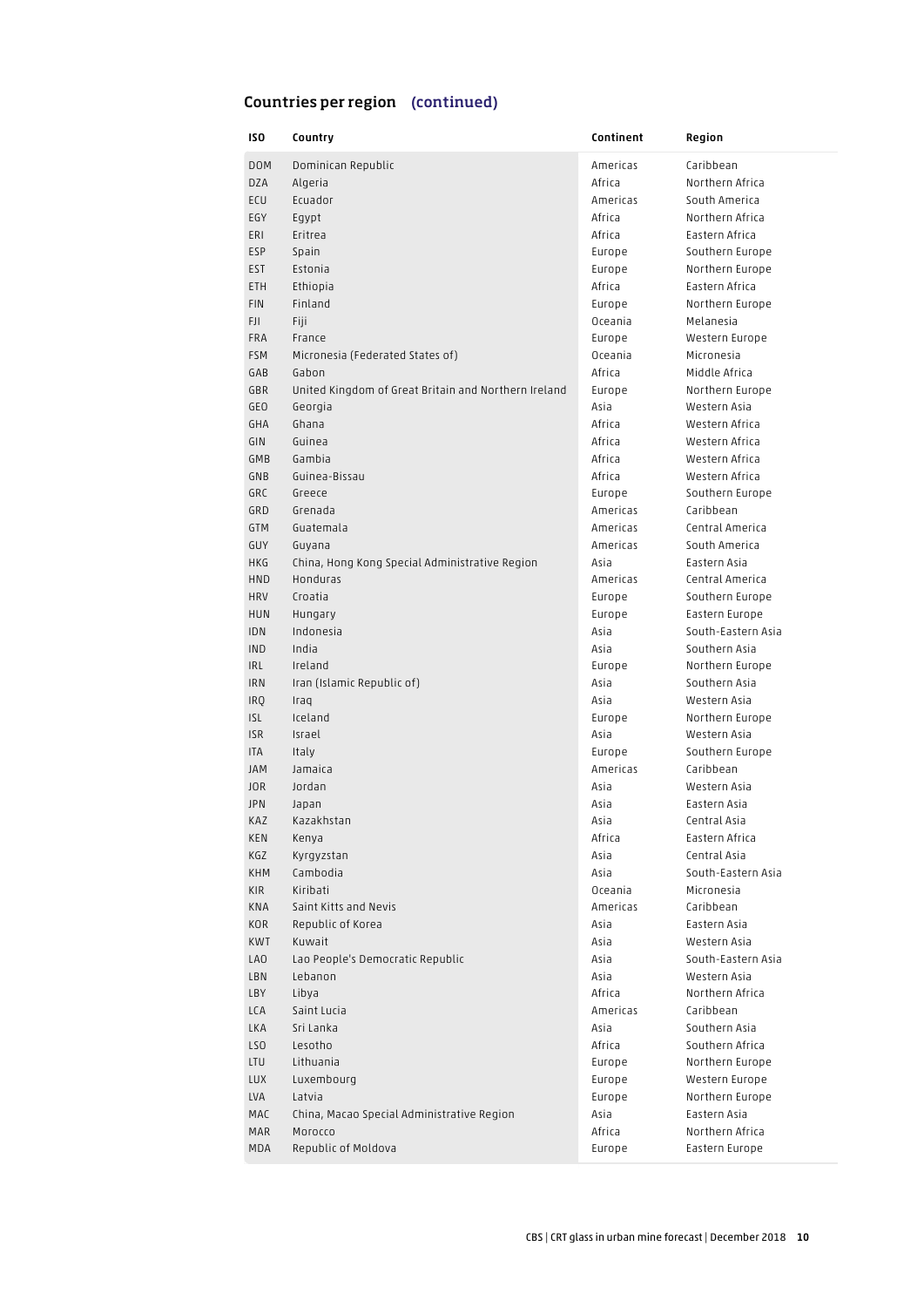#### Countries per region (continued)

| Madagascar<br>Africa<br>Eastern Africa<br>MDG<br>MDV<br>Maldives<br>Asia<br>Southern Asia<br>MEX<br>Mexico<br>Americas<br>Central America<br>MKD<br>The former Yugoslav Republic of Macedonia<br>Europe<br>Southern Europe<br>MLI<br>Africa<br>Western Africa<br>Mali<br>Malta<br><b>MLT</b><br>Europe<br>Southern Europe<br>Asia<br>South-Eastern Asia<br><b>MMR</b><br>Myanmar<br>MNE<br>Montenegro<br>Southern Europe<br>Europe<br>Eastern Asia<br>MNG<br>Mongolia<br>Asia<br>MOZ<br>Mozambique<br>Africa<br>Eastern Africa<br><b>MRT</b><br>Mauritania<br>Africa<br>Western Africa<br>Mauritius<br><b>MUS</b><br>Africa<br>Eastern Africa<br>Malawi<br>MWI<br>Africa<br>Eastern Africa<br><b>MYS</b><br>Malaysia<br>Asia<br>South-Eastern Asia<br>Namibia<br><b>NAM</b><br>Africa<br>Southern Africa<br>Africa<br><b>NER</b><br>Niger<br>Western Africa<br>Africa<br>Western Africa<br>NGA<br>Nigeria<br><b>NIC</b><br>Central America<br>Nicaragua<br>Americas<br>Netherlands<br><b>NLD</b><br>Europe<br>Western Europe<br><b>NOR</b><br>Norway<br>Europe<br>Northern Europe<br>Asia<br>Southern Asia<br><b>NPL</b><br>Nepal<br><b>NZL</b><br>New Zealand<br>Oceania<br>Australia and New Zealand<br><b>OMN</b><br>Oman<br>Asia<br>Western Asia<br>Pakistan<br><b>PAK</b><br>Asia<br>Southern Asia<br>Central America<br>PAN<br>Panama<br>Americas<br>PER<br>Americas<br>South America<br>Peru<br>PHL<br>Philippines<br>South-Eastern Asia<br>Asia<br>Palau<br>PLW<br>Oceania<br>Micronesia<br>PNG<br>Papua New Guinea<br>Oceania<br>Melanesia<br>POL<br>Poland<br>Eastern Europe<br>Europe<br><b>PRT</b><br>Portugal<br>Europe<br>Southern Europe<br><b>PRY</b><br>Americas<br>Paraguay<br>South America<br>QAT<br>Qatar<br>Asia<br>Western Asia<br>Romania<br>ROU<br>Europe<br>Eastern Europe<br>Russian Federation<br><b>RUS</b><br>Europe<br>Eastern Europe<br>Rwanda<br>Africa<br>Eastern Africa<br><b>RWA</b><br>SAU<br>Saudi Arabia<br>Asia<br>Western Asia<br>Sudan<br>Africa<br>Northern Africa<br>SDN<br>SEN<br>Africa<br>Western Africa<br>Senegal<br>South-Eastern Asia<br>SGP<br>Singapore<br>Asia<br>Solomon Islands<br>Oceania<br>Melanesia<br><b>SLB</b><br><b>SLE</b><br>Sierra Leone<br>Africa<br>Western Africa<br>Americas<br>Central America<br><b>SLV</b><br>El Salvador<br>SRB<br>Serbia<br>Southern Europe<br>Europe<br><b>STP</b><br>Sao Tome and Principe<br>Africa<br>Middle Africa<br>Suriname<br>Americas<br>South America<br><b>SUR</b><br>SVK<br>Slovakia<br>Eastern Europe<br>Europe<br>SVN<br>Slovenia<br>Europe<br>Southern Europe<br>Northern Europe<br>SWE<br>Sweden<br>Europe<br>Swaziland<br>Africa<br>Southern Africa<br><b>SWZ</b><br>SYC<br>Seychelles<br>Africa<br>Eastern Africa<br>Chad<br>Africa<br>Middle Africa<br>TCD<br>Western Africa<br>TGO<br>Togo<br>Africa<br>Thailand<br>THA<br>Asia<br>South-Eastern Asia<br>TKM<br>Turkmenistan<br>Asia<br>Central Asia<br>TLS<br>Timor-Leste<br>Asia<br>South-Eastern Asia<br>TON<br>Polynesia<br>Tonga<br>Oceania | ISO | Country             | Continent | Region    |
|-------------------------------------------------------------------------------------------------------------------------------------------------------------------------------------------------------------------------------------------------------------------------------------------------------------------------------------------------------------------------------------------------------------------------------------------------------------------------------------------------------------------------------------------------------------------------------------------------------------------------------------------------------------------------------------------------------------------------------------------------------------------------------------------------------------------------------------------------------------------------------------------------------------------------------------------------------------------------------------------------------------------------------------------------------------------------------------------------------------------------------------------------------------------------------------------------------------------------------------------------------------------------------------------------------------------------------------------------------------------------------------------------------------------------------------------------------------------------------------------------------------------------------------------------------------------------------------------------------------------------------------------------------------------------------------------------------------------------------------------------------------------------------------------------------------------------------------------------------------------------------------------------------------------------------------------------------------------------------------------------------------------------------------------------------------------------------------------------------------------------------------------------------------------------------------------------------------------------------------------------------------------------------------------------------------------------------------------------------------------------------------------------------------------------------------------------------------------------------------------------------------------------------------------------------------------------------------------------------------------------------------------------------------------------------------------------------------------------------------------------------------------------------------------------------------------------------------------------------------------------------------------------------------------------------------------------------------------------------------------------------------------|-----|---------------------|-----------|-----------|
|                                                                                                                                                                                                                                                                                                                                                                                                                                                                                                                                                                                                                                                                                                                                                                                                                                                                                                                                                                                                                                                                                                                                                                                                                                                                                                                                                                                                                                                                                                                                                                                                                                                                                                                                                                                                                                                                                                                                                                                                                                                                                                                                                                                                                                                                                                                                                                                                                                                                                                                                                                                                                                                                                                                                                                                                                                                                                                                                                                                                                   |     |                     |           |           |
|                                                                                                                                                                                                                                                                                                                                                                                                                                                                                                                                                                                                                                                                                                                                                                                                                                                                                                                                                                                                                                                                                                                                                                                                                                                                                                                                                                                                                                                                                                                                                                                                                                                                                                                                                                                                                                                                                                                                                                                                                                                                                                                                                                                                                                                                                                                                                                                                                                                                                                                                                                                                                                                                                                                                                                                                                                                                                                                                                                                                                   |     |                     |           |           |
|                                                                                                                                                                                                                                                                                                                                                                                                                                                                                                                                                                                                                                                                                                                                                                                                                                                                                                                                                                                                                                                                                                                                                                                                                                                                                                                                                                                                                                                                                                                                                                                                                                                                                                                                                                                                                                                                                                                                                                                                                                                                                                                                                                                                                                                                                                                                                                                                                                                                                                                                                                                                                                                                                                                                                                                                                                                                                                                                                                                                                   |     |                     |           |           |
|                                                                                                                                                                                                                                                                                                                                                                                                                                                                                                                                                                                                                                                                                                                                                                                                                                                                                                                                                                                                                                                                                                                                                                                                                                                                                                                                                                                                                                                                                                                                                                                                                                                                                                                                                                                                                                                                                                                                                                                                                                                                                                                                                                                                                                                                                                                                                                                                                                                                                                                                                                                                                                                                                                                                                                                                                                                                                                                                                                                                                   |     |                     |           |           |
|                                                                                                                                                                                                                                                                                                                                                                                                                                                                                                                                                                                                                                                                                                                                                                                                                                                                                                                                                                                                                                                                                                                                                                                                                                                                                                                                                                                                                                                                                                                                                                                                                                                                                                                                                                                                                                                                                                                                                                                                                                                                                                                                                                                                                                                                                                                                                                                                                                                                                                                                                                                                                                                                                                                                                                                                                                                                                                                                                                                                                   |     |                     |           |           |
|                                                                                                                                                                                                                                                                                                                                                                                                                                                                                                                                                                                                                                                                                                                                                                                                                                                                                                                                                                                                                                                                                                                                                                                                                                                                                                                                                                                                                                                                                                                                                                                                                                                                                                                                                                                                                                                                                                                                                                                                                                                                                                                                                                                                                                                                                                                                                                                                                                                                                                                                                                                                                                                                                                                                                                                                                                                                                                                                                                                                                   |     |                     |           |           |
|                                                                                                                                                                                                                                                                                                                                                                                                                                                                                                                                                                                                                                                                                                                                                                                                                                                                                                                                                                                                                                                                                                                                                                                                                                                                                                                                                                                                                                                                                                                                                                                                                                                                                                                                                                                                                                                                                                                                                                                                                                                                                                                                                                                                                                                                                                                                                                                                                                                                                                                                                                                                                                                                                                                                                                                                                                                                                                                                                                                                                   |     |                     |           |           |
|                                                                                                                                                                                                                                                                                                                                                                                                                                                                                                                                                                                                                                                                                                                                                                                                                                                                                                                                                                                                                                                                                                                                                                                                                                                                                                                                                                                                                                                                                                                                                                                                                                                                                                                                                                                                                                                                                                                                                                                                                                                                                                                                                                                                                                                                                                                                                                                                                                                                                                                                                                                                                                                                                                                                                                                                                                                                                                                                                                                                                   |     |                     |           |           |
|                                                                                                                                                                                                                                                                                                                                                                                                                                                                                                                                                                                                                                                                                                                                                                                                                                                                                                                                                                                                                                                                                                                                                                                                                                                                                                                                                                                                                                                                                                                                                                                                                                                                                                                                                                                                                                                                                                                                                                                                                                                                                                                                                                                                                                                                                                                                                                                                                                                                                                                                                                                                                                                                                                                                                                                                                                                                                                                                                                                                                   |     |                     |           |           |
|                                                                                                                                                                                                                                                                                                                                                                                                                                                                                                                                                                                                                                                                                                                                                                                                                                                                                                                                                                                                                                                                                                                                                                                                                                                                                                                                                                                                                                                                                                                                                                                                                                                                                                                                                                                                                                                                                                                                                                                                                                                                                                                                                                                                                                                                                                                                                                                                                                                                                                                                                                                                                                                                                                                                                                                                                                                                                                                                                                                                                   |     |                     |           |           |
|                                                                                                                                                                                                                                                                                                                                                                                                                                                                                                                                                                                                                                                                                                                                                                                                                                                                                                                                                                                                                                                                                                                                                                                                                                                                                                                                                                                                                                                                                                                                                                                                                                                                                                                                                                                                                                                                                                                                                                                                                                                                                                                                                                                                                                                                                                                                                                                                                                                                                                                                                                                                                                                                                                                                                                                                                                                                                                                                                                                                                   |     |                     |           |           |
|                                                                                                                                                                                                                                                                                                                                                                                                                                                                                                                                                                                                                                                                                                                                                                                                                                                                                                                                                                                                                                                                                                                                                                                                                                                                                                                                                                                                                                                                                                                                                                                                                                                                                                                                                                                                                                                                                                                                                                                                                                                                                                                                                                                                                                                                                                                                                                                                                                                                                                                                                                                                                                                                                                                                                                                                                                                                                                                                                                                                                   |     |                     |           |           |
|                                                                                                                                                                                                                                                                                                                                                                                                                                                                                                                                                                                                                                                                                                                                                                                                                                                                                                                                                                                                                                                                                                                                                                                                                                                                                                                                                                                                                                                                                                                                                                                                                                                                                                                                                                                                                                                                                                                                                                                                                                                                                                                                                                                                                                                                                                                                                                                                                                                                                                                                                                                                                                                                                                                                                                                                                                                                                                                                                                                                                   |     |                     |           |           |
|                                                                                                                                                                                                                                                                                                                                                                                                                                                                                                                                                                                                                                                                                                                                                                                                                                                                                                                                                                                                                                                                                                                                                                                                                                                                                                                                                                                                                                                                                                                                                                                                                                                                                                                                                                                                                                                                                                                                                                                                                                                                                                                                                                                                                                                                                                                                                                                                                                                                                                                                                                                                                                                                                                                                                                                                                                                                                                                                                                                                                   |     |                     |           |           |
|                                                                                                                                                                                                                                                                                                                                                                                                                                                                                                                                                                                                                                                                                                                                                                                                                                                                                                                                                                                                                                                                                                                                                                                                                                                                                                                                                                                                                                                                                                                                                                                                                                                                                                                                                                                                                                                                                                                                                                                                                                                                                                                                                                                                                                                                                                                                                                                                                                                                                                                                                                                                                                                                                                                                                                                                                                                                                                                                                                                                                   |     |                     |           |           |
|                                                                                                                                                                                                                                                                                                                                                                                                                                                                                                                                                                                                                                                                                                                                                                                                                                                                                                                                                                                                                                                                                                                                                                                                                                                                                                                                                                                                                                                                                                                                                                                                                                                                                                                                                                                                                                                                                                                                                                                                                                                                                                                                                                                                                                                                                                                                                                                                                                                                                                                                                                                                                                                                                                                                                                                                                                                                                                                                                                                                                   |     |                     |           |           |
|                                                                                                                                                                                                                                                                                                                                                                                                                                                                                                                                                                                                                                                                                                                                                                                                                                                                                                                                                                                                                                                                                                                                                                                                                                                                                                                                                                                                                                                                                                                                                                                                                                                                                                                                                                                                                                                                                                                                                                                                                                                                                                                                                                                                                                                                                                                                                                                                                                                                                                                                                                                                                                                                                                                                                                                                                                                                                                                                                                                                                   |     |                     |           |           |
|                                                                                                                                                                                                                                                                                                                                                                                                                                                                                                                                                                                                                                                                                                                                                                                                                                                                                                                                                                                                                                                                                                                                                                                                                                                                                                                                                                                                                                                                                                                                                                                                                                                                                                                                                                                                                                                                                                                                                                                                                                                                                                                                                                                                                                                                                                                                                                                                                                                                                                                                                                                                                                                                                                                                                                                                                                                                                                                                                                                                                   |     |                     |           |           |
|                                                                                                                                                                                                                                                                                                                                                                                                                                                                                                                                                                                                                                                                                                                                                                                                                                                                                                                                                                                                                                                                                                                                                                                                                                                                                                                                                                                                                                                                                                                                                                                                                                                                                                                                                                                                                                                                                                                                                                                                                                                                                                                                                                                                                                                                                                                                                                                                                                                                                                                                                                                                                                                                                                                                                                                                                                                                                                                                                                                                                   |     |                     |           |           |
|                                                                                                                                                                                                                                                                                                                                                                                                                                                                                                                                                                                                                                                                                                                                                                                                                                                                                                                                                                                                                                                                                                                                                                                                                                                                                                                                                                                                                                                                                                                                                                                                                                                                                                                                                                                                                                                                                                                                                                                                                                                                                                                                                                                                                                                                                                                                                                                                                                                                                                                                                                                                                                                                                                                                                                                                                                                                                                                                                                                                                   |     |                     |           |           |
|                                                                                                                                                                                                                                                                                                                                                                                                                                                                                                                                                                                                                                                                                                                                                                                                                                                                                                                                                                                                                                                                                                                                                                                                                                                                                                                                                                                                                                                                                                                                                                                                                                                                                                                                                                                                                                                                                                                                                                                                                                                                                                                                                                                                                                                                                                                                                                                                                                                                                                                                                                                                                                                                                                                                                                                                                                                                                                                                                                                                                   |     |                     |           |           |
|                                                                                                                                                                                                                                                                                                                                                                                                                                                                                                                                                                                                                                                                                                                                                                                                                                                                                                                                                                                                                                                                                                                                                                                                                                                                                                                                                                                                                                                                                                                                                                                                                                                                                                                                                                                                                                                                                                                                                                                                                                                                                                                                                                                                                                                                                                                                                                                                                                                                                                                                                                                                                                                                                                                                                                                                                                                                                                                                                                                                                   |     |                     |           |           |
|                                                                                                                                                                                                                                                                                                                                                                                                                                                                                                                                                                                                                                                                                                                                                                                                                                                                                                                                                                                                                                                                                                                                                                                                                                                                                                                                                                                                                                                                                                                                                                                                                                                                                                                                                                                                                                                                                                                                                                                                                                                                                                                                                                                                                                                                                                                                                                                                                                                                                                                                                                                                                                                                                                                                                                                                                                                                                                                                                                                                                   |     |                     |           |           |
|                                                                                                                                                                                                                                                                                                                                                                                                                                                                                                                                                                                                                                                                                                                                                                                                                                                                                                                                                                                                                                                                                                                                                                                                                                                                                                                                                                                                                                                                                                                                                                                                                                                                                                                                                                                                                                                                                                                                                                                                                                                                                                                                                                                                                                                                                                                                                                                                                                                                                                                                                                                                                                                                                                                                                                                                                                                                                                                                                                                                                   |     |                     |           |           |
|                                                                                                                                                                                                                                                                                                                                                                                                                                                                                                                                                                                                                                                                                                                                                                                                                                                                                                                                                                                                                                                                                                                                                                                                                                                                                                                                                                                                                                                                                                                                                                                                                                                                                                                                                                                                                                                                                                                                                                                                                                                                                                                                                                                                                                                                                                                                                                                                                                                                                                                                                                                                                                                                                                                                                                                                                                                                                                                                                                                                                   |     |                     |           |           |
|                                                                                                                                                                                                                                                                                                                                                                                                                                                                                                                                                                                                                                                                                                                                                                                                                                                                                                                                                                                                                                                                                                                                                                                                                                                                                                                                                                                                                                                                                                                                                                                                                                                                                                                                                                                                                                                                                                                                                                                                                                                                                                                                                                                                                                                                                                                                                                                                                                                                                                                                                                                                                                                                                                                                                                                                                                                                                                                                                                                                                   |     |                     |           |           |
|                                                                                                                                                                                                                                                                                                                                                                                                                                                                                                                                                                                                                                                                                                                                                                                                                                                                                                                                                                                                                                                                                                                                                                                                                                                                                                                                                                                                                                                                                                                                                                                                                                                                                                                                                                                                                                                                                                                                                                                                                                                                                                                                                                                                                                                                                                                                                                                                                                                                                                                                                                                                                                                                                                                                                                                                                                                                                                                                                                                                                   |     |                     |           |           |
|                                                                                                                                                                                                                                                                                                                                                                                                                                                                                                                                                                                                                                                                                                                                                                                                                                                                                                                                                                                                                                                                                                                                                                                                                                                                                                                                                                                                                                                                                                                                                                                                                                                                                                                                                                                                                                                                                                                                                                                                                                                                                                                                                                                                                                                                                                                                                                                                                                                                                                                                                                                                                                                                                                                                                                                                                                                                                                                                                                                                                   |     |                     |           |           |
|                                                                                                                                                                                                                                                                                                                                                                                                                                                                                                                                                                                                                                                                                                                                                                                                                                                                                                                                                                                                                                                                                                                                                                                                                                                                                                                                                                                                                                                                                                                                                                                                                                                                                                                                                                                                                                                                                                                                                                                                                                                                                                                                                                                                                                                                                                                                                                                                                                                                                                                                                                                                                                                                                                                                                                                                                                                                                                                                                                                                                   |     |                     |           |           |
|                                                                                                                                                                                                                                                                                                                                                                                                                                                                                                                                                                                                                                                                                                                                                                                                                                                                                                                                                                                                                                                                                                                                                                                                                                                                                                                                                                                                                                                                                                                                                                                                                                                                                                                                                                                                                                                                                                                                                                                                                                                                                                                                                                                                                                                                                                                                                                                                                                                                                                                                                                                                                                                                                                                                                                                                                                                                                                                                                                                                                   |     |                     |           |           |
|                                                                                                                                                                                                                                                                                                                                                                                                                                                                                                                                                                                                                                                                                                                                                                                                                                                                                                                                                                                                                                                                                                                                                                                                                                                                                                                                                                                                                                                                                                                                                                                                                                                                                                                                                                                                                                                                                                                                                                                                                                                                                                                                                                                                                                                                                                                                                                                                                                                                                                                                                                                                                                                                                                                                                                                                                                                                                                                                                                                                                   |     |                     |           |           |
|                                                                                                                                                                                                                                                                                                                                                                                                                                                                                                                                                                                                                                                                                                                                                                                                                                                                                                                                                                                                                                                                                                                                                                                                                                                                                                                                                                                                                                                                                                                                                                                                                                                                                                                                                                                                                                                                                                                                                                                                                                                                                                                                                                                                                                                                                                                                                                                                                                                                                                                                                                                                                                                                                                                                                                                                                                                                                                                                                                                                                   |     |                     |           |           |
|                                                                                                                                                                                                                                                                                                                                                                                                                                                                                                                                                                                                                                                                                                                                                                                                                                                                                                                                                                                                                                                                                                                                                                                                                                                                                                                                                                                                                                                                                                                                                                                                                                                                                                                                                                                                                                                                                                                                                                                                                                                                                                                                                                                                                                                                                                                                                                                                                                                                                                                                                                                                                                                                                                                                                                                                                                                                                                                                                                                                                   |     |                     |           |           |
|                                                                                                                                                                                                                                                                                                                                                                                                                                                                                                                                                                                                                                                                                                                                                                                                                                                                                                                                                                                                                                                                                                                                                                                                                                                                                                                                                                                                                                                                                                                                                                                                                                                                                                                                                                                                                                                                                                                                                                                                                                                                                                                                                                                                                                                                                                                                                                                                                                                                                                                                                                                                                                                                                                                                                                                                                                                                                                                                                                                                                   |     |                     |           |           |
|                                                                                                                                                                                                                                                                                                                                                                                                                                                                                                                                                                                                                                                                                                                                                                                                                                                                                                                                                                                                                                                                                                                                                                                                                                                                                                                                                                                                                                                                                                                                                                                                                                                                                                                                                                                                                                                                                                                                                                                                                                                                                                                                                                                                                                                                                                                                                                                                                                                                                                                                                                                                                                                                                                                                                                                                                                                                                                                                                                                                                   |     |                     |           |           |
|                                                                                                                                                                                                                                                                                                                                                                                                                                                                                                                                                                                                                                                                                                                                                                                                                                                                                                                                                                                                                                                                                                                                                                                                                                                                                                                                                                                                                                                                                                                                                                                                                                                                                                                                                                                                                                                                                                                                                                                                                                                                                                                                                                                                                                                                                                                                                                                                                                                                                                                                                                                                                                                                                                                                                                                                                                                                                                                                                                                                                   |     |                     |           |           |
|                                                                                                                                                                                                                                                                                                                                                                                                                                                                                                                                                                                                                                                                                                                                                                                                                                                                                                                                                                                                                                                                                                                                                                                                                                                                                                                                                                                                                                                                                                                                                                                                                                                                                                                                                                                                                                                                                                                                                                                                                                                                                                                                                                                                                                                                                                                                                                                                                                                                                                                                                                                                                                                                                                                                                                                                                                                                                                                                                                                                                   |     |                     |           |           |
|                                                                                                                                                                                                                                                                                                                                                                                                                                                                                                                                                                                                                                                                                                                                                                                                                                                                                                                                                                                                                                                                                                                                                                                                                                                                                                                                                                                                                                                                                                                                                                                                                                                                                                                                                                                                                                                                                                                                                                                                                                                                                                                                                                                                                                                                                                                                                                                                                                                                                                                                                                                                                                                                                                                                                                                                                                                                                                                                                                                                                   |     |                     |           |           |
|                                                                                                                                                                                                                                                                                                                                                                                                                                                                                                                                                                                                                                                                                                                                                                                                                                                                                                                                                                                                                                                                                                                                                                                                                                                                                                                                                                                                                                                                                                                                                                                                                                                                                                                                                                                                                                                                                                                                                                                                                                                                                                                                                                                                                                                                                                                                                                                                                                                                                                                                                                                                                                                                                                                                                                                                                                                                                                                                                                                                                   |     |                     |           |           |
|                                                                                                                                                                                                                                                                                                                                                                                                                                                                                                                                                                                                                                                                                                                                                                                                                                                                                                                                                                                                                                                                                                                                                                                                                                                                                                                                                                                                                                                                                                                                                                                                                                                                                                                                                                                                                                                                                                                                                                                                                                                                                                                                                                                                                                                                                                                                                                                                                                                                                                                                                                                                                                                                                                                                                                                                                                                                                                                                                                                                                   |     |                     |           |           |
|                                                                                                                                                                                                                                                                                                                                                                                                                                                                                                                                                                                                                                                                                                                                                                                                                                                                                                                                                                                                                                                                                                                                                                                                                                                                                                                                                                                                                                                                                                                                                                                                                                                                                                                                                                                                                                                                                                                                                                                                                                                                                                                                                                                                                                                                                                                                                                                                                                                                                                                                                                                                                                                                                                                                                                                                                                                                                                                                                                                                                   |     |                     |           |           |
|                                                                                                                                                                                                                                                                                                                                                                                                                                                                                                                                                                                                                                                                                                                                                                                                                                                                                                                                                                                                                                                                                                                                                                                                                                                                                                                                                                                                                                                                                                                                                                                                                                                                                                                                                                                                                                                                                                                                                                                                                                                                                                                                                                                                                                                                                                                                                                                                                                                                                                                                                                                                                                                                                                                                                                                                                                                                                                                                                                                                                   |     |                     |           |           |
|                                                                                                                                                                                                                                                                                                                                                                                                                                                                                                                                                                                                                                                                                                                                                                                                                                                                                                                                                                                                                                                                                                                                                                                                                                                                                                                                                                                                                                                                                                                                                                                                                                                                                                                                                                                                                                                                                                                                                                                                                                                                                                                                                                                                                                                                                                                                                                                                                                                                                                                                                                                                                                                                                                                                                                                                                                                                                                                                                                                                                   |     |                     |           |           |
|                                                                                                                                                                                                                                                                                                                                                                                                                                                                                                                                                                                                                                                                                                                                                                                                                                                                                                                                                                                                                                                                                                                                                                                                                                                                                                                                                                                                                                                                                                                                                                                                                                                                                                                                                                                                                                                                                                                                                                                                                                                                                                                                                                                                                                                                                                                                                                                                                                                                                                                                                                                                                                                                                                                                                                                                                                                                                                                                                                                                                   |     |                     |           |           |
|                                                                                                                                                                                                                                                                                                                                                                                                                                                                                                                                                                                                                                                                                                                                                                                                                                                                                                                                                                                                                                                                                                                                                                                                                                                                                                                                                                                                                                                                                                                                                                                                                                                                                                                                                                                                                                                                                                                                                                                                                                                                                                                                                                                                                                                                                                                                                                                                                                                                                                                                                                                                                                                                                                                                                                                                                                                                                                                                                                                                                   |     |                     |           |           |
|                                                                                                                                                                                                                                                                                                                                                                                                                                                                                                                                                                                                                                                                                                                                                                                                                                                                                                                                                                                                                                                                                                                                                                                                                                                                                                                                                                                                                                                                                                                                                                                                                                                                                                                                                                                                                                                                                                                                                                                                                                                                                                                                                                                                                                                                                                                                                                                                                                                                                                                                                                                                                                                                                                                                                                                                                                                                                                                                                                                                                   |     |                     |           |           |
|                                                                                                                                                                                                                                                                                                                                                                                                                                                                                                                                                                                                                                                                                                                                                                                                                                                                                                                                                                                                                                                                                                                                                                                                                                                                                                                                                                                                                                                                                                                                                                                                                                                                                                                                                                                                                                                                                                                                                                                                                                                                                                                                                                                                                                                                                                                                                                                                                                                                                                                                                                                                                                                                                                                                                                                                                                                                                                                                                                                                                   |     |                     |           |           |
|                                                                                                                                                                                                                                                                                                                                                                                                                                                                                                                                                                                                                                                                                                                                                                                                                                                                                                                                                                                                                                                                                                                                                                                                                                                                                                                                                                                                                                                                                                                                                                                                                                                                                                                                                                                                                                                                                                                                                                                                                                                                                                                                                                                                                                                                                                                                                                                                                                                                                                                                                                                                                                                                                                                                                                                                                                                                                                                                                                                                                   |     |                     |           |           |
|                                                                                                                                                                                                                                                                                                                                                                                                                                                                                                                                                                                                                                                                                                                                                                                                                                                                                                                                                                                                                                                                                                                                                                                                                                                                                                                                                                                                                                                                                                                                                                                                                                                                                                                                                                                                                                                                                                                                                                                                                                                                                                                                                                                                                                                                                                                                                                                                                                                                                                                                                                                                                                                                                                                                                                                                                                                                                                                                                                                                                   |     |                     |           |           |
|                                                                                                                                                                                                                                                                                                                                                                                                                                                                                                                                                                                                                                                                                                                                                                                                                                                                                                                                                                                                                                                                                                                                                                                                                                                                                                                                                                                                                                                                                                                                                                                                                                                                                                                                                                                                                                                                                                                                                                                                                                                                                                                                                                                                                                                                                                                                                                                                                                                                                                                                                                                                                                                                                                                                                                                                                                                                                                                                                                                                                   |     |                     |           |           |
|                                                                                                                                                                                                                                                                                                                                                                                                                                                                                                                                                                                                                                                                                                                                                                                                                                                                                                                                                                                                                                                                                                                                                                                                                                                                                                                                                                                                                                                                                                                                                                                                                                                                                                                                                                                                                                                                                                                                                                                                                                                                                                                                                                                                                                                                                                                                                                                                                                                                                                                                                                                                                                                                                                                                                                                                                                                                                                                                                                                                                   |     |                     |           |           |
|                                                                                                                                                                                                                                                                                                                                                                                                                                                                                                                                                                                                                                                                                                                                                                                                                                                                                                                                                                                                                                                                                                                                                                                                                                                                                                                                                                                                                                                                                                                                                                                                                                                                                                                                                                                                                                                                                                                                                                                                                                                                                                                                                                                                                                                                                                                                                                                                                                                                                                                                                                                                                                                                                                                                                                                                                                                                                                                                                                                                                   |     |                     |           |           |
|                                                                                                                                                                                                                                                                                                                                                                                                                                                                                                                                                                                                                                                                                                                                                                                                                                                                                                                                                                                                                                                                                                                                                                                                                                                                                                                                                                                                                                                                                                                                                                                                                                                                                                                                                                                                                                                                                                                                                                                                                                                                                                                                                                                                                                                                                                                                                                                                                                                                                                                                                                                                                                                                                                                                                                                                                                                                                                                                                                                                                   |     |                     |           |           |
|                                                                                                                                                                                                                                                                                                                                                                                                                                                                                                                                                                                                                                                                                                                                                                                                                                                                                                                                                                                                                                                                                                                                                                                                                                                                                                                                                                                                                                                                                                                                                                                                                                                                                                                                                                                                                                                                                                                                                                                                                                                                                                                                                                                                                                                                                                                                                                                                                                                                                                                                                                                                                                                                                                                                                                                                                                                                                                                                                                                                                   |     |                     |           |           |
|                                                                                                                                                                                                                                                                                                                                                                                                                                                                                                                                                                                                                                                                                                                                                                                                                                                                                                                                                                                                                                                                                                                                                                                                                                                                                                                                                                                                                                                                                                                                                                                                                                                                                                                                                                                                                                                                                                                                                                                                                                                                                                                                                                                                                                                                                                                                                                                                                                                                                                                                                                                                                                                                                                                                                                                                                                                                                                                                                                                                                   |     |                     |           |           |
|                                                                                                                                                                                                                                                                                                                                                                                                                                                                                                                                                                                                                                                                                                                                                                                                                                                                                                                                                                                                                                                                                                                                                                                                                                                                                                                                                                                                                                                                                                                                                                                                                                                                                                                                                                                                                                                                                                                                                                                                                                                                                                                                                                                                                                                                                                                                                                                                                                                                                                                                                                                                                                                                                                                                                                                                                                                                                                                                                                                                                   |     |                     |           |           |
|                                                                                                                                                                                                                                                                                                                                                                                                                                                                                                                                                                                                                                                                                                                                                                                                                                                                                                                                                                                                                                                                                                                                                                                                                                                                                                                                                                                                                                                                                                                                                                                                                                                                                                                                                                                                                                                                                                                                                                                                                                                                                                                                                                                                                                                                                                                                                                                                                                                                                                                                                                                                                                                                                                                                                                                                                                                                                                                                                                                                                   | TTO | Trinidad and Tobago | Americas  | Caribbean |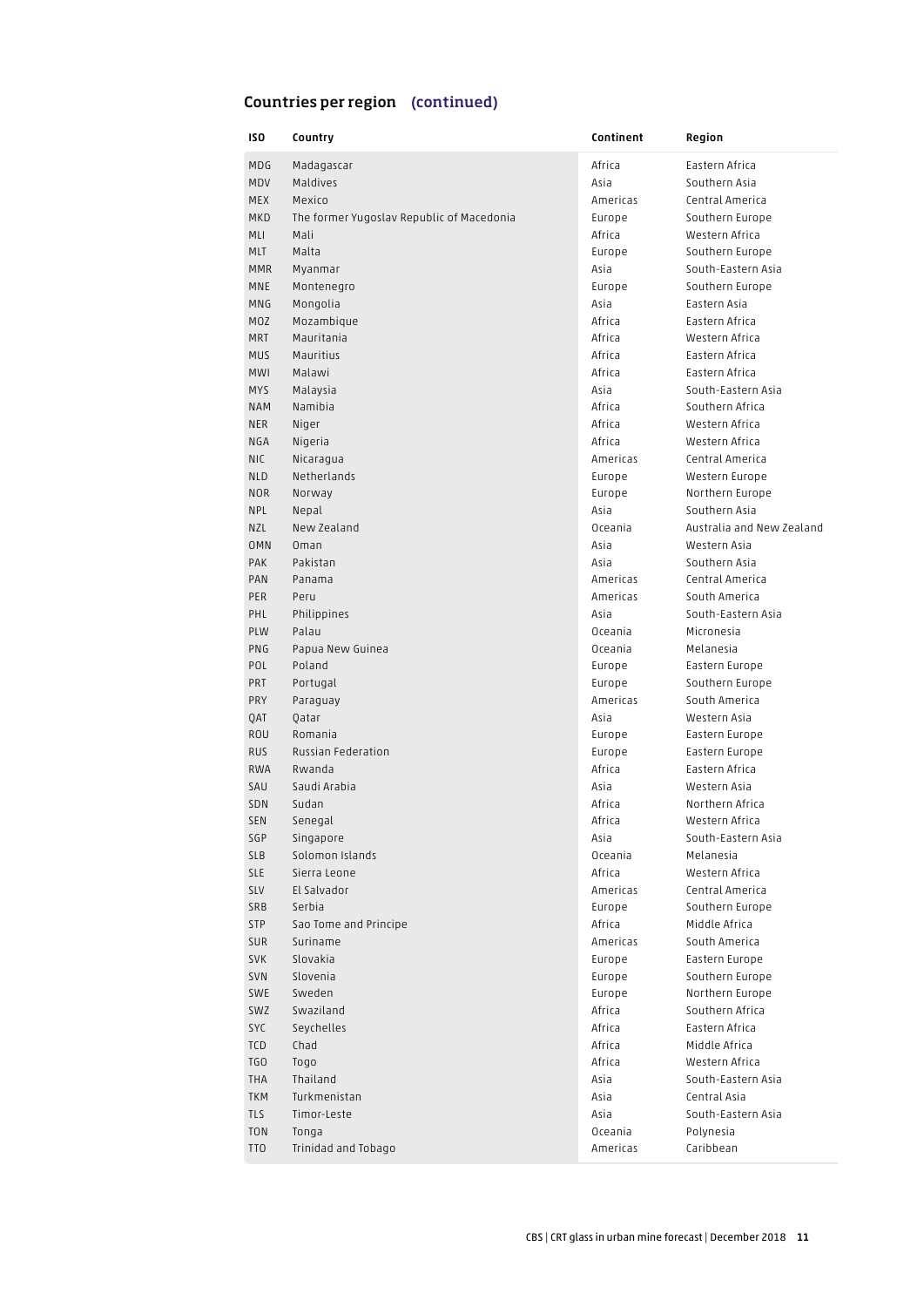#### Countries per region (end)

| ISO.       | Country                            | Continent | Region             |
|------------|------------------------------------|-----------|--------------------|
| <b>TUN</b> | Tunisia                            | Africa    | Northern Africa    |
| <b>TUR</b> | Turkey                             | Asia      | Western Asia       |
| <b>TUV</b> | Tuvalu                             | Oceania   | Polynesia          |
| <b>TZA</b> | United Republic of Tanzania        | Africa    | Eastern Africa     |
| UGA        | Uganda                             | Africa    | Eastern Africa     |
| <b>UKR</b> | Ukraine                            | Europe    | Eastern Europe     |
| <b>URY</b> | Uruguay                            | Americas  | South America      |
| <b>USA</b> | United States of America           | Americas  | Northern America   |
| VCT        | Saint Vincent and the Grenadines   | Americas  | Caribbean          |
| VEN        | Venezuela (Bolivarian Republic of) | Americas  | South America      |
| <b>VNM</b> | Viet Nam                           | Asia      | South-Eastern Asia |
| <b>VUT</b> | Vanuatu                            | Oceania   | Melanesia          |
| <b>WSM</b> | Samoa                              | Oceania   | Polynesia          |
| YEM        | Yemen                              | Asia      | Western Asia       |
| ZAF        | South Africa                       | Africa    | Southern Africa    |
| ZMB        | Zambia                             | Africa    | Eastern Africa     |
| ZWE        | Zimbabwe                           | Africa    | Eastern Africa     |
|            |                                    |           |                    |